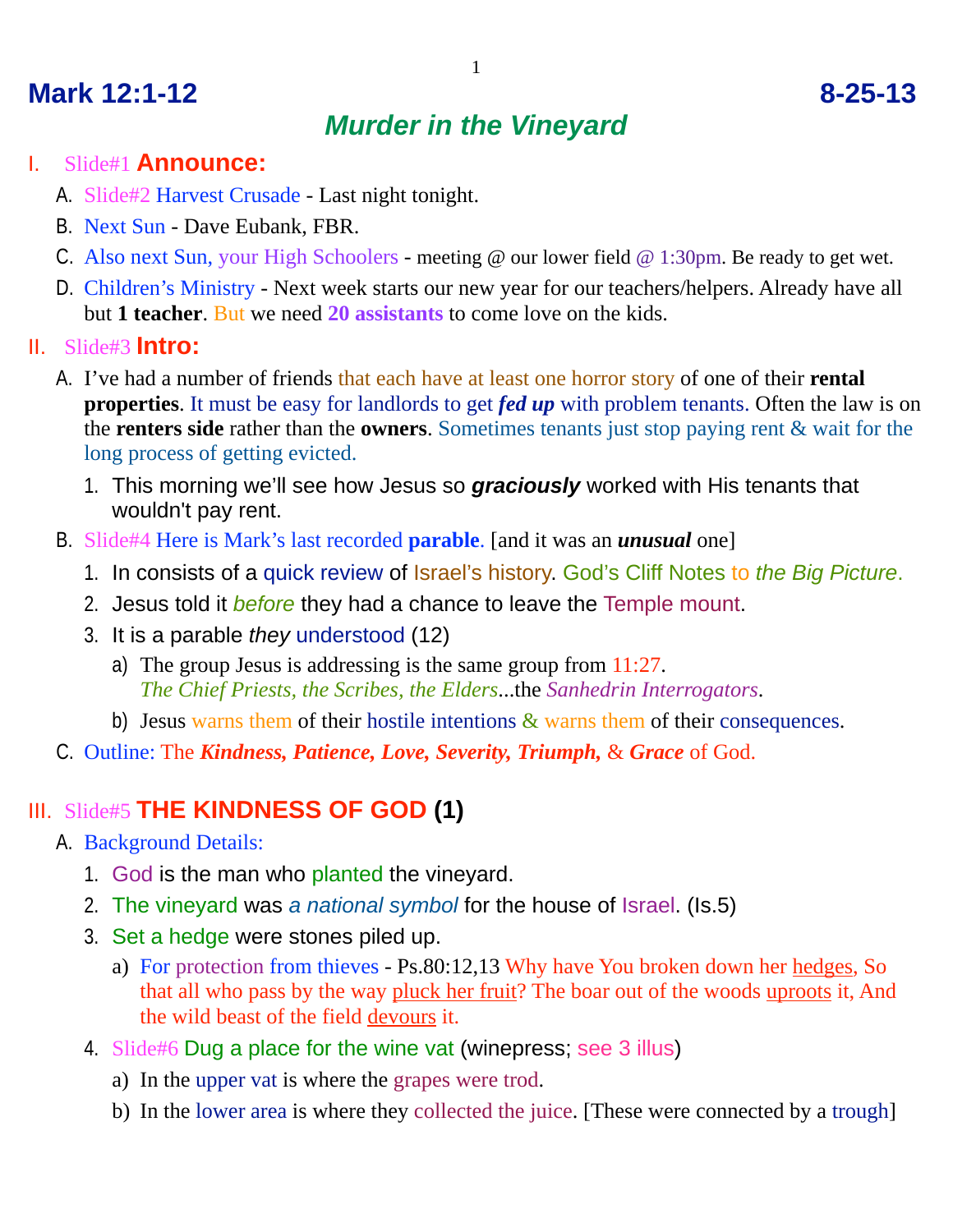- 5. Slide#7 Built a tower. This was a 15-20' high *watch tower* placed on the top of the terraced hill (also in Is.5:2)
	- a) This provided: shelter, protection, security, storage, & a lookout.
- 6. The vinedressers would **lease** the land (like sharecroppers).
	- a) They would **cultivate** & **prune** grapevines.
	- b) Here Jesus uses it to represent *Israel's religious leaders*.
- 7. The owner went into a far country He lived abroad. He was an absent landowner which were very common  $\&$  also were often resented.
- B. Slide#8,9 Oh one last thing, Jesus was standing at Solomon's porch, where hung a richly carved grapevine, 70 cubits high, sculpted around the door which led from the porch to the Holy place.<sup>[1](#page-1-0)</sup>

### IV. Slide#10 **THE PATIENCE OF GOD (2-5)**

- A. **Fruit** was the issue last chapter also. (w/the Fig Tree & Temple mount)
- B. The owner usually got 1/3 to 1/2 the produce.
	- 1. It was also not uncommon for rent collectors to be *treated badly*.
- C. Time and again God had sent prophets to Israel to gather fruits of repentance and righteousness but His prophets were *abused, wounded, and killed*.
	- 1. Jer.7:25,26 From the day your ancestors left Egypt until now, I have continued to send my servants, the prophets - day in and day out. But my people have not listened to me or even tried to hear. They have been stubborn and sinful - even worse than their ancestors.
- D. Slide#11 Jesus parable was *no exaggeration* (eg. Isaiah, Zechariah, John the baptist)
	- 1. Heb.11:35-38 And others were tortured, not accepting deliverance, that they might obtain a better resurrection. Still others had trial of mockings and scourgings, yes, and of chains and imprisonment. They were stoned, they were **sawn in two**, were tempted, were **slain with the sword**. They wandered about in sheepskins and goatskins, being destitute, afflicted, tormented; of whom the world was not worthy. They wandered in deserts and mountains, in dens and caves of the earth.
- E. So here we have the sad rejection of **God's messengers**; before the sad rejection of **God's Son**.
	- 1. Today we still have the sad rejection of God's messengers…some rejections are not just *verbal*. Some result in **beatings** & even **death** for some of God's messengers.
	- 2. Slide#12 *TODAYS PERS CHURCH*
		- a) In IRAN: Christian Female Incarceration Rate Increases

<span id="page-1-0"></span><sup>1</sup> Kent Hughes, pg.94, quoting Rosscup.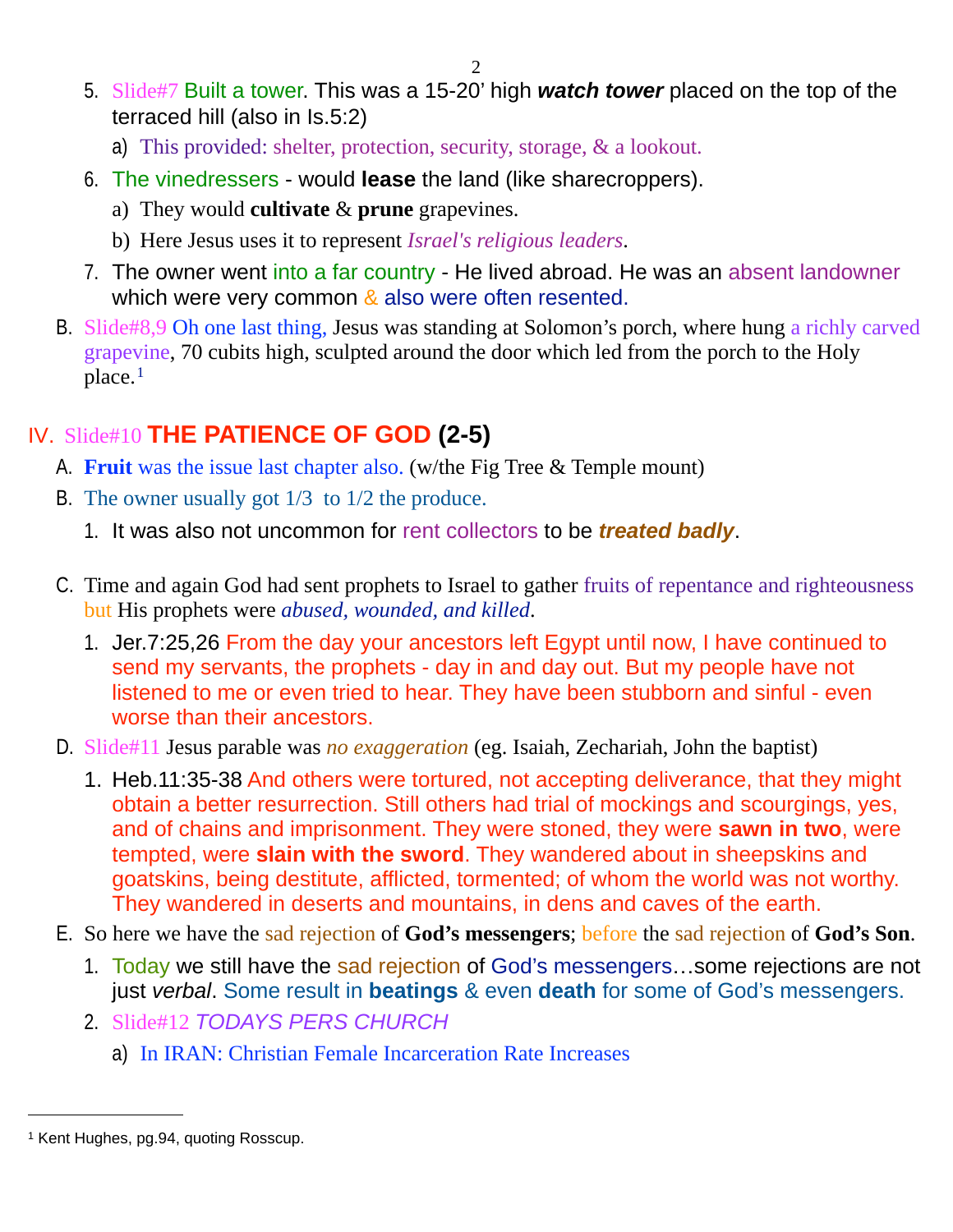- b) Reports are indicating that a growing number of **Iranian Christian women** are being incarcerated. While religious minorities are frequently harassed by Iranian police, the most severe police brutality is inflicted on female believers who are targeted for their violation of Iran's strict protocols.
- c) A Christian activist, *Maryam Naghash*, was sent on July 15th to Iran's brutal Evin prison. She was previously sentenced to five years in prison for evangelistic activities.
- d) CHINA: Churches Raided as Shouwang Pastors Remain under House Arrest
- e) Local police broke up the worship service of a house church and arrested its pastor in China's *Xinjiang region* for the second time. On August 4th, at least 20 police officers shut down the worship service and arrested **Pastor Tan Wen**.
	- (1) We need to **pray** for our Christian brothers & sisters.
	- (2) We need to **write** to them; or **write** to the authorities.
- F. It would have been unheard of for the owner to have been so **patient**.
	- 1. But God wouldn't turn His back on the world; He continued sending servant after servant. (What persistent love!)
- G. Slide#13 Martin Luther said, "If I were God & the world had treated me as it treated Him, I would kick the wretched thing to pieces." :O
- H. How **was** God patient with you prior to your conversion?
- I. How **is** God patient with you presently?

### V. Slide#14 **THE LOVE OF GOD (6-8)**

- A. He(Jesus) stands in succession to the great prophets of old, but He is distinct from them.
	- 1. Slide#15 Spurgeon, If you reject Him, He answers you w/tears. If you wound Him He bleeds out cleansing. If you kill Him; He dies to redeem. If you bury Him; he rises again to bring resurrection. *Jesus is love made manifest*.
- B. (6) They will respect My Son As if the Father said, *Since Heaven adores Him; Hell trembles at Him; Surely they will reverence My Son.*
- C. (7) This verse tells of Jesus crucifixion, which was only 3 days away.
- D. (8) Cast Him out of the vineyard. *God is Dead!*
	- 1. Heb.13:12,13 Therefore Jesus also, that He might sanctify the people with His own blood, suffered **outside** the gate. Therefore let us go forth to Him, **outside** the camp, bearing His reproach.
- E. In verse 8 we find *The key*. They claimed everything as their own: Their capacity to work, their output, the whole scene of their work & their life, namely, the vineyard itself. In the end they take credit for sunshine, rain, & good climate...heck, in the end **they** were the ones that produced this good wine!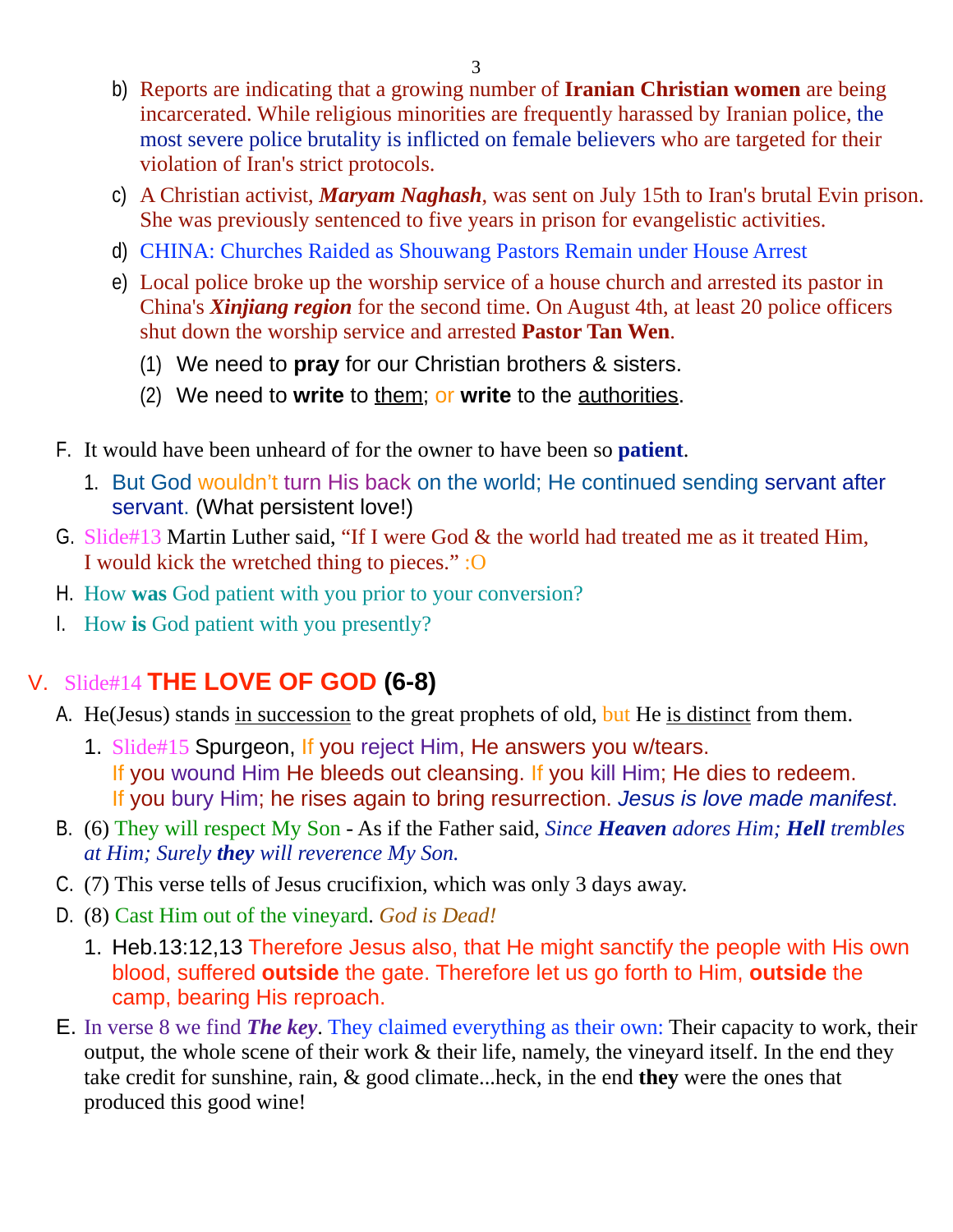- 1. Where do you **live**? Thats **His** Vineyard. Where do you **work**? Thats **His** Vineyard. Where do you **vacation**? Thats **His** Vineyard. Where do you **rest**? Thats **His** Vineyard.
- F. Slide#16a Jesus was God's ultimatum [*nothing* remains when Christ is refused]
	- 1. Slide#16b "You put your finger in the eye of God, when you slight His Son." Kent Hughes
- G. God the greatest Giver so loved the greatest motive the world the greatest need that He gave the greatest act His only Son the greatest gift that whosoever the greatest invitation believes in Him the greatest opportunity should not perish the greatest deliverance but have eternal life the greatest joy.

#### VI. Slide#17 **THE SEVERITY OF GOD (9)**

- A. The leaders actually *answered the question themselves* thus condemned themselves.
	- 1. Mt.21:41 They said to Him, He will destroy those wicked men miserably, and lease his vineyard to other vinedressers who will render to him the fruits in their seasons. a) Then Jesus repeated their solemn verdict.
	- 2. This of course was fulfilled only a few decades later.
- B. How can people say **hell** isn't fair? How can **hell** *not* make sense? They killed a Fathers one and only Son!
	- 1. *God should have kicked this blue soccer ball we live on, so hard out of our atmosphere, so it burnt up immediately with a fervent heat.*
	- 2. The question should be How can **heaven** make sense? How can any *imperfect* being, be invited to inhabit such a *perfect* place?

### VII. Slide#18 **THE TRIUMPH OF GOD (10,11)**

- A. Jesus now changed the metaphor from *vineyard* to **building**.
- B. The picture is of builders who throw aside a particular stone as they build, which turns out to be **vita**l to the whole building.
	- 1. Ever **set aside** a puzzle piece that seemed *useless* to you in the beginning, but then when you found it, it completed the puzzle.
	- 2. Slide#19 The **Taj Mahal** is one of the most beautiful and costly tombs ever built, but there is something fascinating about its beginnings. In 1629, when the favorite wife of Indian ruler **Shah Jahan** died, he ordered that a magnificent tomb be built as a memorial to her. The shah placed his wife's casket in the middle of a parcel of land, and construction of the temple literally began around it. But several years into the venture, the Shah's grief for his wife gave way to a passion for the project. One day while he was surveying the sight, he reportedly stumbled over **a wooden box**, and he had some workers **throw it out**. It was months before he realized that his wife's casket had been destroyed. *The original purpose for the memorial became lost in*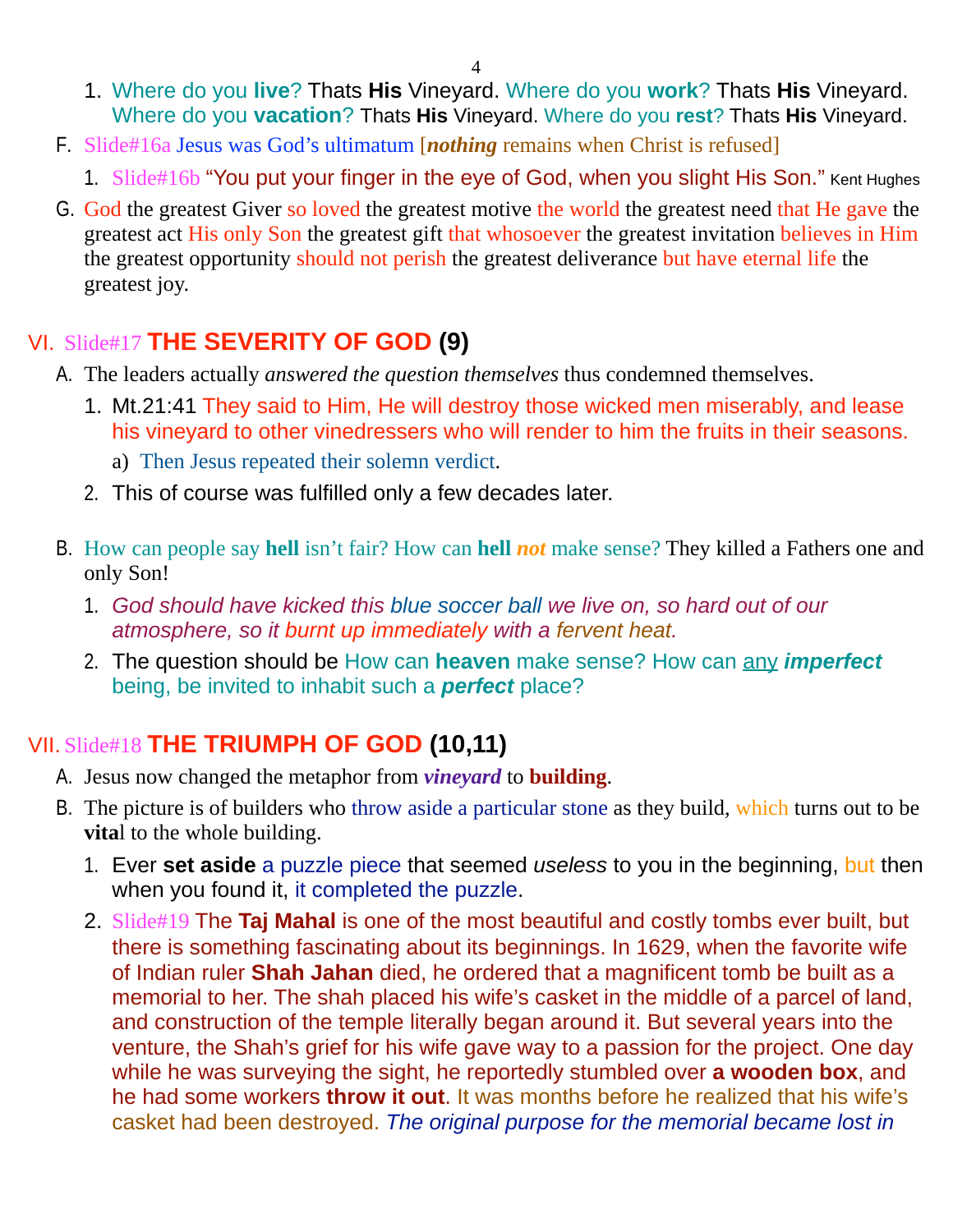- C. Slide#20 Everything in your life has to begin with Jesus. You say...
	- 1. "I want a great marriage." Start with Jesus and then build your marriage on Jesus. "I want to raise a family." Start with Jesus and then make some babies. "I want to have a business." Start with Jesus and then figure out your business. "I want to overcome some addictions, some sins, some hurt, some trouble in my life." Start with Jesus, then work from there.
		- a) Anything you want to be or do all starts with Jesus. Don't let Him be the rejected stone.
		- b) This is really the problem that some of you are having practically with your life. *You built your life, forgot Jesus and now you're trying to find a way to slip him in.*  It doesn't work like that.
- D. Jesus would soon go from rejection to the highest exaltation.
- E. Luke adds, Whoever falls on that stone will be broken; but on whomever it falls, it will grind him to powder.

### VIII.Slide#21 **THE GRACE OF GOD (12)**

- A. The final plea One last chance for them to turn from the error of their way.
- B. The parable is a powerful demonstration of the **love** & **patience** of God.
- C. Note the owner's attention & care for the vineyard: He **bought** the land; **cleared** the land; **prepared** the soil; & even **made provisions** to keep out the wild animals or thieves.
	- 1. God has taken every care to provide for His people.
	- 2. He still sends messenger after messenger... but so often they are still rejected.
	- 3. Deliberately, repeatedly, people *reject* His love.
	- 4. "Oh the **generosity** & **patience of God** & yet the stubbornness of humanity.["2](#page-4-0)
- D. This seems to be one more way the Lord shows His **patient love** in allowing his precious servants to be mistreated.
	- 1. It could be viewed as a **lack of love** for His children or It could be viewed as such a **radical love** for the lost.
- E. How many more Christians does God need to send into **your** life before you'll respond to His **gracious love**?
	- 1. God has been waiting **patiently** for you…Will you respond to His love today?
	- 2. Slide#22 Richard Armstrong, Make Your Life Worthwhile, reports the **story** about a man in **Wales** who sought to win the affection of a certain lady for 42 years before

<span id="page-4-0"></span><sup>2</sup> David Hewitt, pg.158.